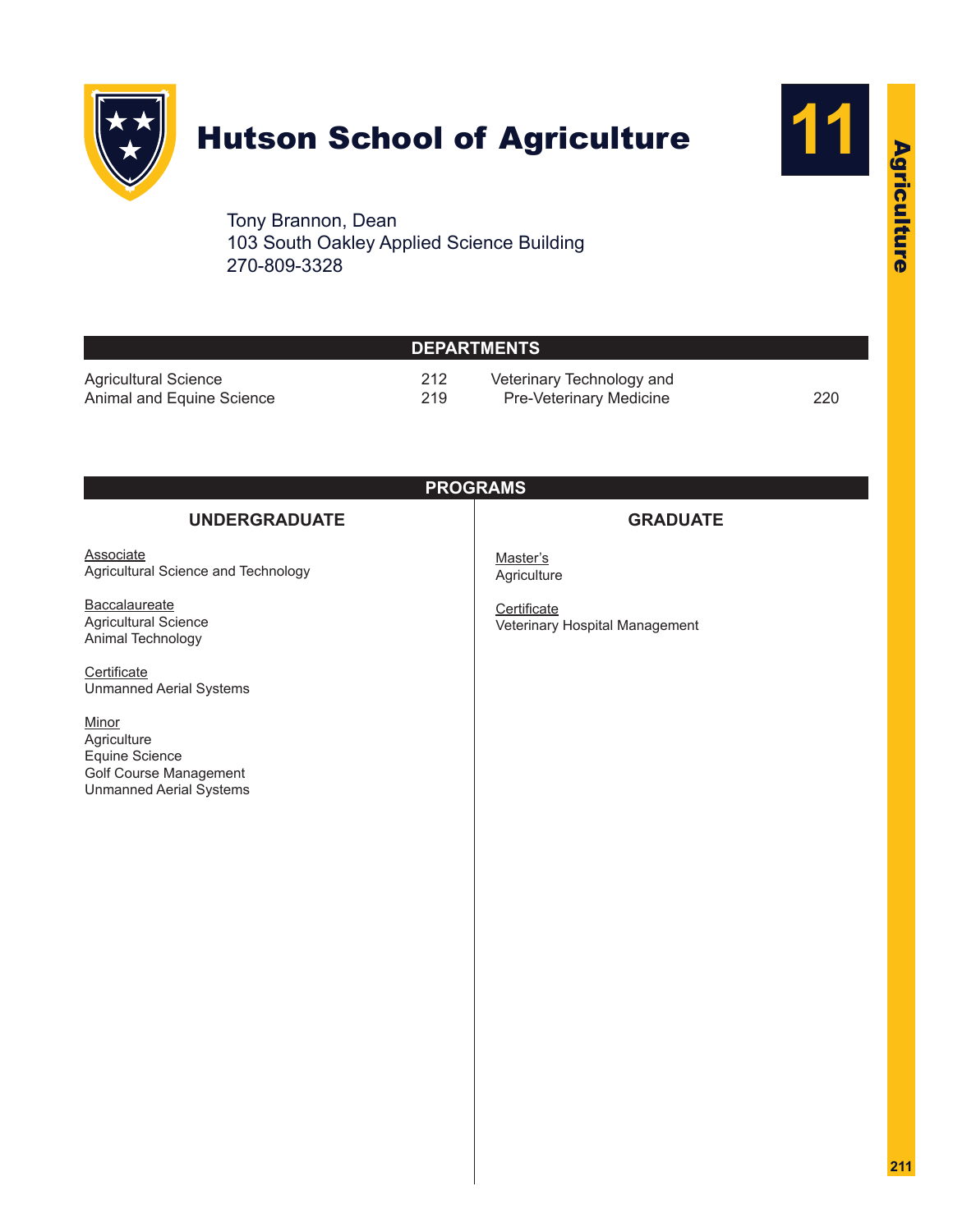#### Hutson School of Agriculture

<span id="page-1-0"></span>Broad opportunities for students to prepare for agricultural and related careers are offered by the Hutson School of Agriculture. The Hutson School of Agriculture offers three undergraduate degree programs: a Bachelor of Science in Agriculture (B.S.A.), a Bachelor of Science with a major in Agriculture, and an Associate of Science with emphasis in agricultural science and technology. Minors are available in agriculture, equine science, golf course management, and unmanned aerial systems.

The Hutson School of Agriculture also offers a Master of Science degree with both traditional and on-line options. The purpose of this degree is to provide an opportunity for professional agricultural personnel to obtain an education at the graduate level or to prepare for terminal degree work at the doctoral level. Faculty advisors assist students in planning an appropriate course of study to meet individual goals and to assure a balanced program.

The Hutson School of Agriculture includes the Department of Agricultural Science, the Department of Animal and Equine Science, and the Department of Veterinary Technology and Pre-Veterinary Medicine. Agricultural facilities include the farm laboratory complexes, the Cherry Agricultural Exposition Center, and the Breathitt Veterinary Center. The horse, beef, agronomy, and horticulture facilities are a part of the farm-laboratory complexes. The Cherry Agricultural Exposition Center is utilized for equine and rodeo classes, field days, judging contests, clinics, and numerous agricultural activities.

MSU's Breathitt Veterinary Center (BVC), located in Hopkinsville, Kentucky, has as its primary mission the provision of diagnostic data; however, its mission also includes instruction and research. The laboratory is accredited through the American Association of Veterinary Laboratory Diagnosticians. The center's facilities and personnel provide learning experiences for students in the animal health technology program. The BVC also conducts research dealing with infectious diseases of food animals.

#### **Unmanned Aerial Systems**

The market for unmanned aerial applications is a rapidly rising commercial enterprise. The Unmanned Aerial Systems minor and certificate provide students with the knowledge to explore the vast interdisciplinary potential for aircraft drone systems. Aerial/field mapping, agriculture applications, disaster and emergency management, environmental research, law enforcement and photogrammerty, parcel and freight delivery are just a few of the many application fields in this growing technology.

|            | <b>CERTIFICATE:</b> | <b>Unmanned Aerial Systems</b>                       | CIP 01.9999 |
|------------|---------------------|------------------------------------------------------|-------------|
|            |                     |                                                      |             |
|            |                     |                                                      |             |
| UAS        | 110                 | Introduction to Aviation                             |             |
| UAS.       | 310                 | Introduction to Unmanned Aerial Systems Applications |             |
| UAS        | 410                 | Unmanned Aerial Systems Sensors and Data Display     |             |
| <b>UAS</b> | 480                 | <b>Experiential Learning in Unmanned Aerial</b>      |             |
|            |                     | Systems Technology                                   |             |
|            |                     | Selected with advisor approval.                      |             |

#### **MINOR:**

#### **Unmanned Aerial Systems**

|  |  | UAS 110 Introduction to Aviation                             |  |
|--|--|--------------------------------------------------------------|--|
|  |  | UAS 310 Introduction to Unmanned Aerial Systems Applications |  |
|  |  | UAS 410 Unmanned Aerial Systems Sensors and Data Display     |  |
|  |  | UAS 480 Experiential Learning in Unmanned Aerial             |  |
|  |  | Systems Technology                                           |  |
|  |  |                                                              |  |
|  |  |                                                              |  |
|  |  | Selected with advisor approval.                              |  |

#### Department of Agricultural Science 212 Oakley Applied Science South

270-809-3327

**Head:** Brian Parr. **Faculty:** Ballard, Bellah, Ferguson, Handayani, Hoover, Morrow, Musunuru, Payne, Santiago, M. Shultz, Still.

The Department of Agriculture Science offers a Bachelor of Science in Agriculture with the following tracks: (1) agronomy, (2) agriculture science/agriscience technology track, (3) agricultural education, (4) agribusiness, (5) agriculture systems technology, and (6) horticulture. The agriculture science/agriscience technology track includes emphases in emerging technology, communications/public relations, environmental/ health, agriculture public service/leadership, and agriculture technology.

 Facilities for agriculture science include classrooms and labs in Oakley Applied Science South, Howton Agriculture Engineering Building, the West Farm, the Hutson Farm, the North Farm, the Pullen Farm Complex with three greenhouses and environmental center lab, and the agriculture systems technology farm lab.

|            |     | <b>Agricultural Science and Technology</b><br>Associate of Science | CIP 01.9999 |
|------------|-----|--------------------------------------------------------------------|-------------|
|            |     |                                                                    |             |
|            |     |                                                                    |             |
|            |     | (See Academic Degrees and Programs.)                               |             |
|            |     | University Studies selections must include:                        |             |
|            |     | • Scientific Inquiry, Methodologies, and Quantitative Skills       |             |
| <b>BIO</b> | 101 | <b>Biological Concepts</b>                                         |             |
|            | or  |                                                                    |             |
| <b>CHE</b> | 105 | <b>Introductory Chemistry I</b>                                    |             |
|            | or  |                                                                    |             |
| <b>PHY</b> | 120 | <b>General Physics I</b>                                           |             |
| MAT        | 140 | College Algebra                                                    |             |
|            |     |                                                                    |             |
| AGR        |     | 100T Transitions                                                   |             |
|            |     | AGR 100 Animal Science                                             |             |
| AGR        |     | 130 Agricultural Economics                                         |             |
| AGR        | 133 | <b>Field Applications for Agriculture</b>                          |             |
| <b>AGR</b> | 160 | <b>Horticultural Science</b>                                       |             |
|            | or  |                                                                    |             |
| <b>AGR</b> | 240 | Crop Science                                                       |             |
| <b>AGR</b> | 170 | Introduction to Agricultural Systems Technology                    |             |
| <b>AGR</b> | 199 | Contemporary Issues in Agriculture <sup>1</sup>                    |             |
| <b>AGR</b> | 339 | <b>Computer Applications for Agriculture</b>                       |             |
| AGR        | 345 | Soil Science                                                       |             |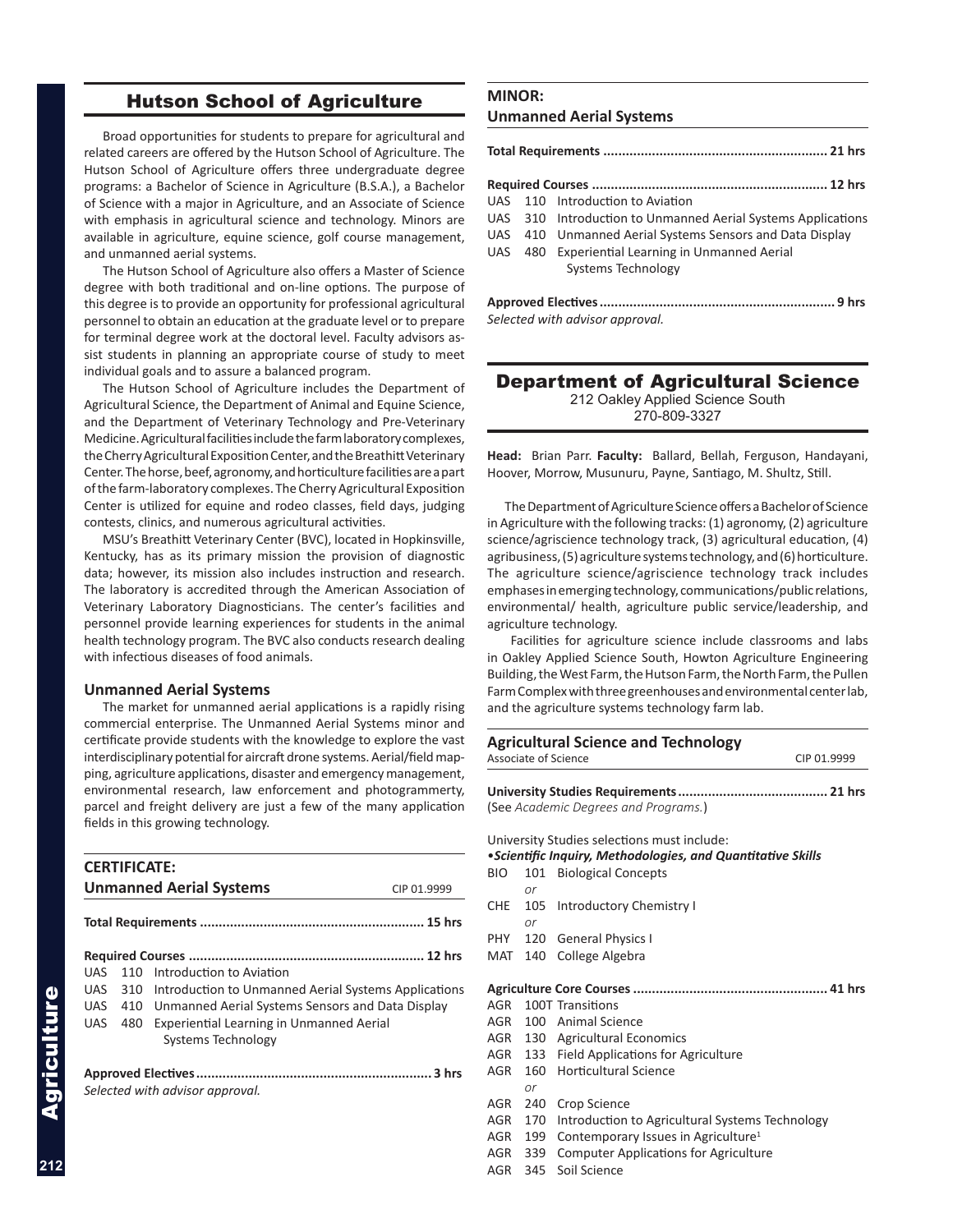- <span id="page-2-0"></span>AGR 399 Professional Development Seminar I
	- *or*
- AGR 499 Leadership/Professional Development Seminar II AGR electives (16 hrs)

**Total Curriculum Requirements .......................................... 62 hrs** <sup>1</sup>AGR 199 will fulfill both the agriculture core and university studies elective.

#### **AREA:**

#### **Agricultural Science/AgriScience Technology Track** Bachelor of Science in Agriculture CIP 01.9999 *Note: This track may be earned via an online format. Contact your advisor for more information.* **University Studies Requirements........................................ 40 hrs** (See *Academic Degrees and Programs.*) University Studies selections must include: **•***Global Awareness, Cultural Diversity and the World's Artistic Traditions Choose one of the following:* AGR 200 International Agricultural Experience AGR 353 World Food, Agriculture and Society SPA 106 Basic Spanish and Culture for Agriculture •*Scientific Inquiry, Methodologies, and Quantitative Skills* BIO 101 Biological Concepts CHE 105 Introductory Chemistry I MAT 140 College Algebra •*Social and Self-Awareness and Responsible Citizenship* AGR 199 Contemporary Issues in Agriculture<sup>1</sup> BIO 103 Saving Planet Earth *or* POL 140 American National Government •*University Studies Electives* CHE 210 Brief Organic Chemistry *and* CHE 215 Organic Chemistry Laboratory *or* EES 199 Earth Science **Agriculture Core Courses.................................................... 26 hrs** AGR 100T Transitions AGR 100 Animal Science AGR 130 Agricultural Economics AGR 133 Field Applications for Agriculture AGR 160 Horticultural Science *or* AGR 240 Crop Science AGR 170 Introduction to Agricultural Systems Technology AGR 199 Contemporary Issues in Agriculture<sup>1</sup> AGR 339 Computer Applications for Agriculture AGR 345 Soil Science AGR 399 Professional Development Seminar I *or* AGR 499 Leadership/Professional Development Seminar II AGR 599 Agriculture Senior Capstone **AgriScience Technology Track ............................................. 24 hrs** AGR 377 Agriculture Safety AGR 433 Farm Management *and one of the following:* AGR 300 Principles of Animal Nutrition

- AGR 301 Livestock Judging and Evaluation
- AGR 302 Horse Science
- AGR 311 Beef Science AGR 312 Dairy Science AGR 321 Poultry Science AGR 326 Swine Science *and one of the following:* AGR 330 Principles of Agribusiness AGR 333 Agribusiness Records and Analysis AGR 337 Agricultural Sales and Merchandising *and one of the following:* AGR 360 Greenhouse Production and Management AGR 461 Plant Propagation AGR 542 Plant Breeding I AGR 549 Weeds and Their Control *one of the following:* AGR 372 Agricultural Metal Processes AGR 379 Field Equipment Technology Management AGR 470 Soil and Water Engineering AGR 477 Agricultural Power Units AGR 576 Agricultural Electrification Systems AGR 577 Tractor Power Principles *and* AGR electives (6 hrs)2 **Required Support Courses............................................. 21-22 hrs** *Choose one of the following support course emphases.* **Emerging Technology Emphasis (22 hrs)** AGR 471 Applications in Precision Agriculture<sup>2</sup> AGR 571 Advanced Precision Agriculture<sup>2</sup> EES 202 Introduction to Geographic Information Science EES 312 Introduction to Remote Sensing *Select three of the following:* AGR 439 Software Applications for Agriculture<sup>2</sup> AGR 539 Advanced Computer Applications for Agriculture<sup>2</sup> CSC 125 Internet and World Wide Web Technologies EES 305 Map Analysis EES 521 Geographic Information Systems TSM 120 Introduction to Telecommunications **Communications Emphasis (21 hrs)** AGR 385 Disseminating Agriculture, Food, and Natural Resource Messages Through Emerging Media AGR 585 Specialized Journalism/RTV2 *or* AGR 595 Integrated Agricultural Communications Strategies JMC 168 Contemporary Mass Media JMC 194 Newswriting JMC 330 Mass Media Effects JMC 590 Mass Communications Law Advisor-approved AGR, COM, or JMC elective **Environmental/Health Emphasis (21 hrs)** AGR 378 Agricultural Environmental Management Systems CET 330 Water Quality Technology I CET 331 Water Quality Technology II CET 342 Air Quality Technology CET 353 Solid and Hazardous Waste Management CET 555 Environmental Regulatory Affairs ENT 286 Introduction to Environmental Engineering Technology **Agriculture Public Service/Leadership Emphasis (21 hrs)**
- AGR 488 Cooperative Education/Internship<sup>2</sup>
- AGR 489 Cooperative Education/Internship<sup>2</sup>
- NLS 290 Community Engagement and the Nonprofit Sector
- NLS 350 Program Development
- NLS 351 Leadership, Governance, and Board Development
- AGR, AED, COM, CTE, MGT, NLS advisor approved electives (6 hrs)<sup>2</sup>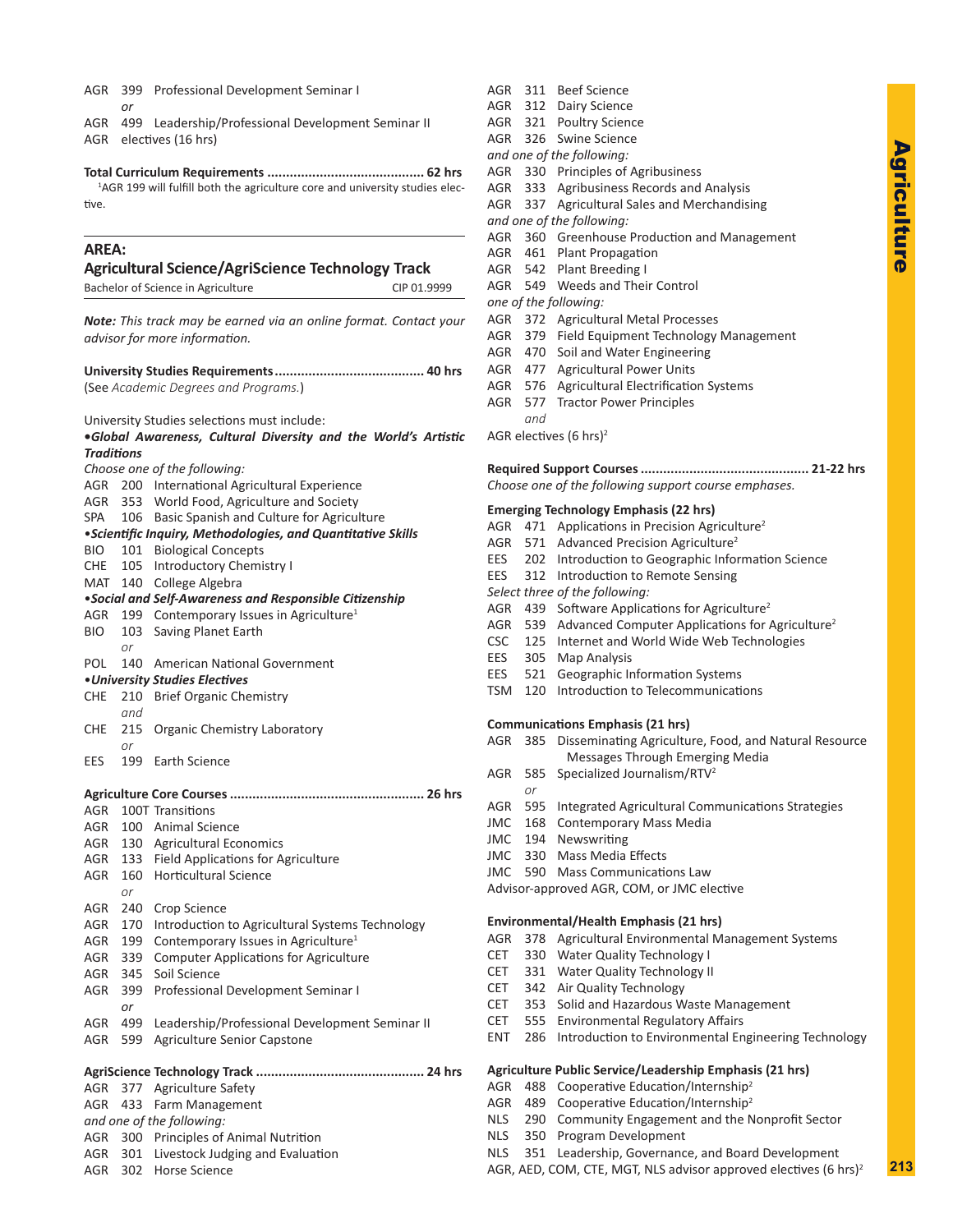|                   |              | Agricultural Technology Emphasis (21-22 hrs)                                                                                                         |
|-------------------|--------------|------------------------------------------------------------------------------------------------------------------------------------------------------|
| AGR               | 313          | Livestock Production Management Systems                                                                                                              |
| <b>AGR</b>        | 439          | Software Applications for Agriculture <sup>2</sup>                                                                                                   |
| AGR               | 471          | Applications in Precision Agriculture <sup>2</sup>                                                                                                   |
| AGR               | 499          | Leadership/Professional Development Seminar II                                                                                                       |
| AGR               | 537          | Seminar in Agricultural Business Systems                                                                                                             |
| AGR               | 538          | Seminar in Production Agricultural Systems                                                                                                           |
|                   | or           |                                                                                                                                                      |
| AGR               | 571          | <b>Advanced Precision Agriculture</b>                                                                                                                |
| AGR               | 539          | Advanced Computer Applications for Agriculture                                                                                                       |
| AGR               | 547          | <b>Crop Management</b>                                                                                                                               |
|                   |              |                                                                                                                                                      |
|                   |              | <sup>1</sup> AGR 199 fulfills both Agriculture Core and a University Studies elective                                                                |
|                   | requirement. | <sup>2</sup> These agriculture electives may be fulfilled by agriculture courses used in                                                             |
|                   |              | the chosen emphasis.                                                                                                                                 |
| AREA:             |              |                                                                                                                                                      |
|                   |              | <b>Agricultural Science/</b>                                                                                                                         |
|                   |              | <b>Agricultural Education Certification (5-12) Track</b>                                                                                             |
|                   |              | Bachelor of Science in Agriculture<br>CIP 01.9999                                                                                                    |
|                   |              |                                                                                                                                                      |
|                   |              |                                                                                                                                                      |
|                   |              | (See Academic Degrees and Programs.)                                                                                                                 |
|                   |              |                                                                                                                                                      |
|                   |              | University Studies selections must include:                                                                                                          |
| <b>Traditions</b> |              | .Global Awareness, Cultural Diversity and the World's Artistic                                                                                       |
|                   |              | Choose one of the following:                                                                                                                         |
| AGR               |              | 200 International Agricultural Experience                                                                                                            |
| AGR               | 353          | World Food, Agriculture and Society                                                                                                                  |
| <b>SPA</b>        | 106          | Basic Spanish and Culture for Agriculture                                                                                                            |
|                   |              | • Scientific Inquiry, Methodologies, and Quantitative Skills                                                                                         |
| BIO               | 101          | <b>Biological Concepts</b>                                                                                                                           |
| CHE               | 105          | <b>Introductory Chemistry I</b>                                                                                                                      |
| MAT               | 140          | College Algebra <sup>1</sup>                                                                                                                         |
|                   | or           |                                                                                                                                                      |
| STA               | 135          | Introduction to Probability and Statistics <sup>1</sup>                                                                                              |
|                   |              | . Social and Self-Awareness and Responsible Citizenship                                                                                              |
| BIO-              | or           | 103 Saving Planet Earth                                                                                                                              |
| POL               |              | 140 American National Government                                                                                                                     |
|                   |              | • University Studies Electives                                                                                                                       |
| AGR               |              | 199 Contemporary Issues in Agriculture <sup>2,3</sup>                                                                                                |
|                   |              | Choose one of the following:                                                                                                                         |
| BIO               |              | 221 Zoology                                                                                                                                          |
| BIO               |              | 222 Botany                                                                                                                                           |
| CHE               |              | 101 Consumer Chemistry                                                                                                                               |
| EES               |              | 199 Earth Science                                                                                                                                    |
|                   |              | Note: Certification requires a grade of $B$ or better in one English composition                                                                     |
|                   |              | course and a B or better in a University Studies math course, public speaking,                                                                       |
|                   |              | and AED 380 or equivalent course. Additional requirements for admission to<br>teacher education and student teaching must be met. See advisor and/or |
|                   |              | Office of Teacher Education Services for details.                                                                                                    |
|                   |              |                                                                                                                                                      |
| AGR               |              | 100T Transitions                                                                                                                                     |
|                   |              | AGR 100 Animal Science                                                                                                                               |
| AGR               |              | 130 Agricultural Economics                                                                                                                           |
|                   |              |                                                                                                                                                      |

- AGR 133 Field Applications for Agriculture
- AGR 160 Horticultural Science
	- *or*
- AGR 240 Crop Science
- AGR 170 Introduction to Agricultural Systems Technology
- AGR 199 Contemporary Issues in Agriculture<sup>2,3</sup>
- AGR 339 Computer Applications for Agriculture
- AGR 345 Soil Science
- AGR 399 Professional Development Seminar I *or*
- AGR 499 Leadership/Professional Development Seminar II
- AGR 599 Agriculture Senior Capstone

#### **Agricultural Education Track ............................................... 24 hrs**

- AED 104 Agricultural Education, Leadership and Life Knowledge
- AGR 360 Greenhouse Production and Management
- AGR 337 Agricultural Sales and Merchandising
- AGR 433 Farm Management

*or*

- AGR 372 Agricultural Metal Processes
- AGR 570 Agricultural Systems Technology Laboratory Management
- *Choose one of the following:*
- AGR 361 Greenhouse Practicum
- AGR 362 Floral Design
- AGR 368 Landscape Construction
- AGR 461 Plant Propagation
- *Choose one of the following:*
- AGR 300 Principles of Animal Nutrition
- AGR 301 Livestock Judging
- AGR 302 Horse Science
- AGR 311 Beef Science
- AGR 326 Swine Science
- *and a three hour advisor approved 300-400 level AGR elective*

#### **Required Support Courses.................................................. 33 hrs**

- AED 250 Special Problems in Agricultural Education<sup>5</sup> AED 380 Agricultural Education, Extension, and Leadership<sup>1</sup>
- 
- AED 501 Methods of Teaching Agricultural Education<sup>1</sup>
- EDU  $180$  Exploring the Teaching Profession<sup>1</sup>
- EDU 280 Educating for Human Development<sup>1</sup>
- EDU 380 Inclusive Teaching of Diverse Learners<sup>1</sup>
- EDU 480 Effective Pedagogy $1.4$
- EDU 485 Professional Perspectives for Teaching1,4
- SEC 421 Student Teaching in Secondary School

**Total Curriculum Requirements ........................................ 120 hrs** 1 With a grade of *B* or better.

2 AGR 199 will fulfill both the agriculture core and university studies elective.

- <sup>3</sup>Identified as discipline specific writing intensive course.
- 4 Admission to Teacher Education required.

5 AGR 250 should be taken concurrently with EDU 480 and 485 and may be repeated as needed to complete a minimum of 200 clinical hours prior to student teaching.

#### **AREA:**

#### **Agricultural Science/Agribusiness Track**

Bachelor of Science in Agriculture CIP 01.9999

**University Studies Requirements........................................ 40 hrs** (See *Academic Degrees and Programs.*)

University Studies selections must include:

**•***Global Awareness, Cultural Diversity and the World's Artistic Traditions* 

#### *Choose one of the following:*

- AGR 200 International Agricultural Experience
- AGR 353 World Food, Agriculture and Society
- SPA 106 Basic Spanish and Culture for Agriculture

**214**

Agriculture

Agriculture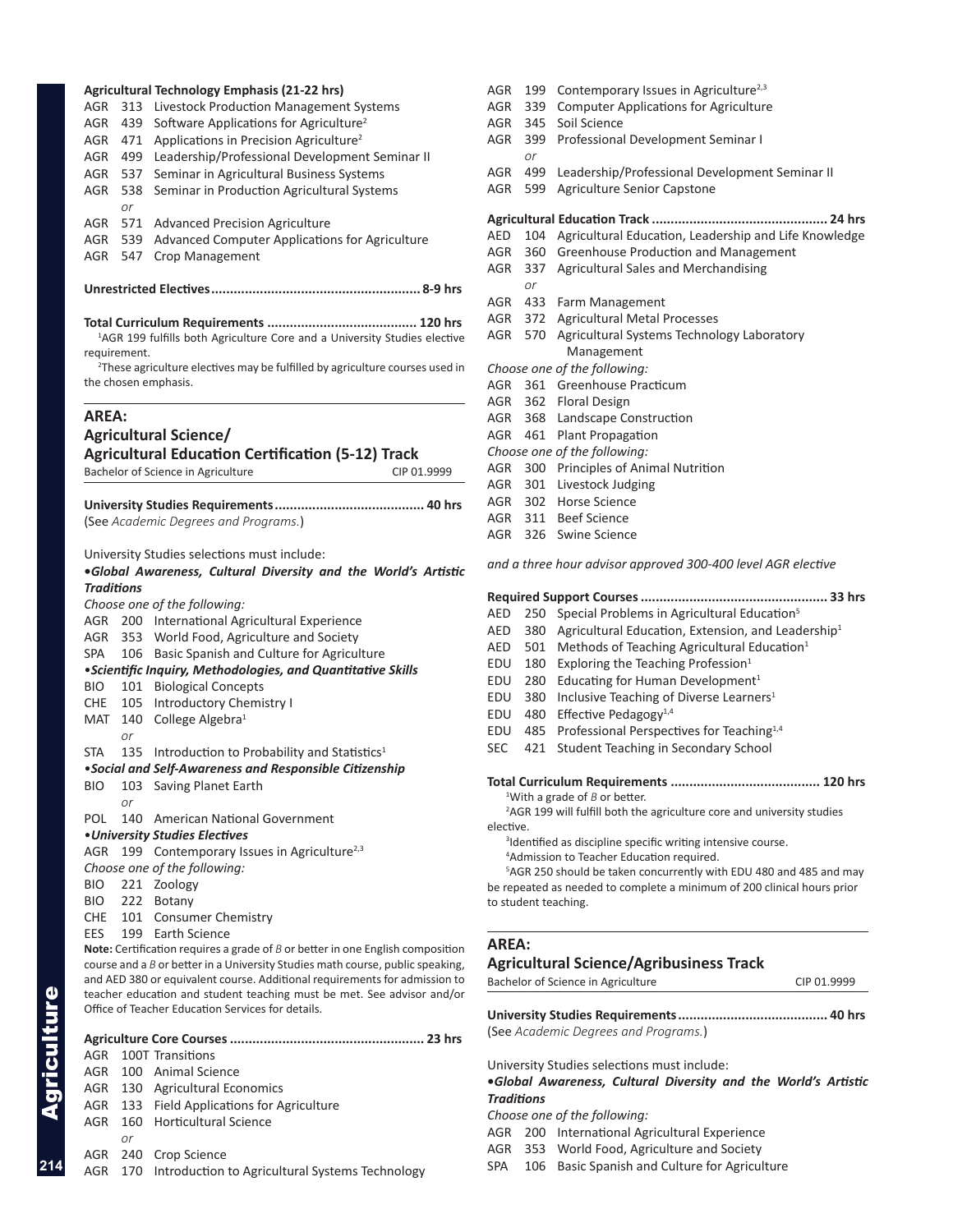#### •*Scientific Inquiry, Methodologies, and Quantitative Skills*

| BIO                    | 101        | <b>Biological Concepts</b>                                                    |
|------------------------|------------|-------------------------------------------------------------------------------|
| CHE                    | 105        | <b>Introductory Chemistry I</b>                                               |
|                        | or         |                                                                               |
| CHE                    | 210        | <b>Brief Organic Chemistry</b>                                                |
| MAT                    | 140        | College Algebra                                                               |
|                        | or         |                                                                               |
| MAT                    | 220        | <b>Business Calculus</b>                                                      |
| MAT                    | or<br>250  | <b>Calculus and Analytical Geometry I</b>                                     |
|                        |            | •Social and Self-Awareness and Responsible Citizenship                        |
|                        |            | COM 260 Communication Ethics                                                  |
|                        | or         |                                                                               |
| POL                    |            | 140 American National Government                                              |
| ECO                    | 230        | Principles of Macroeconomics                                                  |
|                        |            | <b>.</b> University Studies Electives                                         |
| ECO                    | 231        | Principles of Microeconomics                                                  |
| FIN                    | 230        | <b>Personal Finance</b>                                                       |
|                        |            |                                                                               |
|                        |            |                                                                               |
| AGR                    |            | 100T Transitions                                                              |
| AGR                    |            | 100 Animal Science                                                            |
| AGR                    |            | 130 Agricultural Economics                                                    |
| AGR                    | 133<br>160 | Field Applications for Agriculture<br><b>Horticultural Science</b>            |
| AGR                    | or         |                                                                               |
| AGR                    | 240        | Crop Science                                                                  |
| AGR                    | 170        | Introduction to Agricultural Systems Technology                               |
| AGR                    | 199        | Contemporary Issues in Agriculture                                            |
| AGR                    | 339        | <b>Computer Applications for Agriculture</b>                                  |
| AGR                    | 345        | Soil Science                                                                  |
| AGR                    | 399        | Professional Development Seminar I                                            |
|                        | or         |                                                                               |
| AGR                    | 499        | Leadership/Professional Development Seminar II                                |
| AGR                    | 599        | Agriculture Senior Capstone                                                   |
|                        |            |                                                                               |
| ACC                    | 200        | 24-25 hrs<br><b>Agribusiness Track</b><br>Principles of Accounting I          |
| AGR                    | 328        | Statistics for Food and Agriculture                                           |
|                        | or         |                                                                               |
| STA                    | 135        | Introduction to Probability and Statistics                                    |
| AGR                    | 330        | Principles of Agribusiness                                                    |
| AGR                    | 336        | Agricultural Marketing and Price Analysis                                     |
| AGR                    |            | 337 Agricultural Sales and Merchandising                                      |
| AGR                    |            | 433 Farm Management                                                           |
| AGR                    |            | 531 Agricultural Finance                                                      |
| AGR                    |            | 552 Agricultural Policy                                                       |
|                        |            |                                                                               |
|                        |            | Choose one of the following support course emphases.                          |
|                        |            |                                                                               |
|                        |            | <b>Crop Production Emphasis</b>                                               |
| AGR                    |            | 547 Crop Management<br>Weeds and their Control                                |
| AGR                    | 549        | and three of the following: AGR 455, 470, 471, 542, 546, or 555.              |
|                        |            |                                                                               |
|                        |            |                                                                               |
|                        |            |                                                                               |
| AGR                    | 334        | <b>Entrepreneurship Emphasis</b><br>Entrepreneurship in Agribusiness          |
| MGT 350                |            | <b>Fundamentals of Management</b>                                             |
|                        |            | MGT 358 Entrepreneurial Business Plan Development                             |
|                        |            | Upper-level, advisor approved electives (6 hrs)                               |
|                        |            |                                                                               |
| <b>Global Emphasis</b> |            |                                                                               |
| MKT                    |            | 360 Principles of Marketing                                                   |
| MKT                    | 568        | <b>Global Marketing Management</b>                                            |
|                        |            | Choose three of the following:<br>AGR 353 World Food, Agriculture and Society |

AGR 529 International Trade and Agriculture AGR 533 Seminar in International Agriculture Systems Three hours of foreign language **Marketing/Management Emphasis** MGT 350 Fundamentals of Management MKT 360 Principles of Marketing FIN 330 Principles of Finance Upper-level, advisor approved electives (6 hrs) **Unrestricted Electives ................................................. 14-15 hrs1 Total Curriculum Requirements ........................................ 120 hrs** <sup>1</sup>Students wishing to qualify for admission to Murray State's Master of Business Administration (MBA) program should chose the following courses as part of the Unrestricted Electives requirement: ACC 201, BUS 355, CIS 443, MAT 220. **AREA: Agricultural Science/ Agricultural Systems Technology Track** Bachelor of Science in Agriculture CIP 01.9999 **University Studies Requirements................................... 40-41 hrs** (See *Academic Degrees and Programs.*) University Studies selections must include: **•***Global Awareness, Cultural Diversity and the World's Artistic Traditions Choose one of the following:* AGR 200 International Agricultural Experience AGR 353 World Food, Agriculture and Society SPA 106 Basic Spanish and Culture for Agriculture •*Scientific Inquiry, Methodologies, and Quantitative Skills* BIO 101 Biological Concepts CHE 105 Introductory Chemistry I MAT 130 Technical Math I *or* MAT 140 College Algebra •*Social and Self-Awareness and Responsible Citizenship* AGR 199 Contemporary Issues in Agriculture<sup>1</sup> •*University Studies Electives* CHE 210/215 Brief Organic Chemistry and Organic Chemistry Laboratory *or* EES 199 Earth Science *or* PHY 130 General Physics I **Agriculture Core Courses.................................................... 26 hrs** AGR 100T Transitions AGR 100 Animal Science AGR 130 Agricultural Economics AGR 133 Field Applications for Agriculture AGR 160 Horticultural Science *or* AGR 240 Crop Science AGR 170 Introduction to Agricultural Systems Technology AGR 199 Contemporary Issues in Agriculture<sup>1</sup> AGR 339 Computer Applications for Agriculture AGR 345 Soil Science AGR 399 Professional Development Seminar I *or* AGR 499 Leadership/Professional Development Seminar II

AGR 599 Agriculture Senior Capstone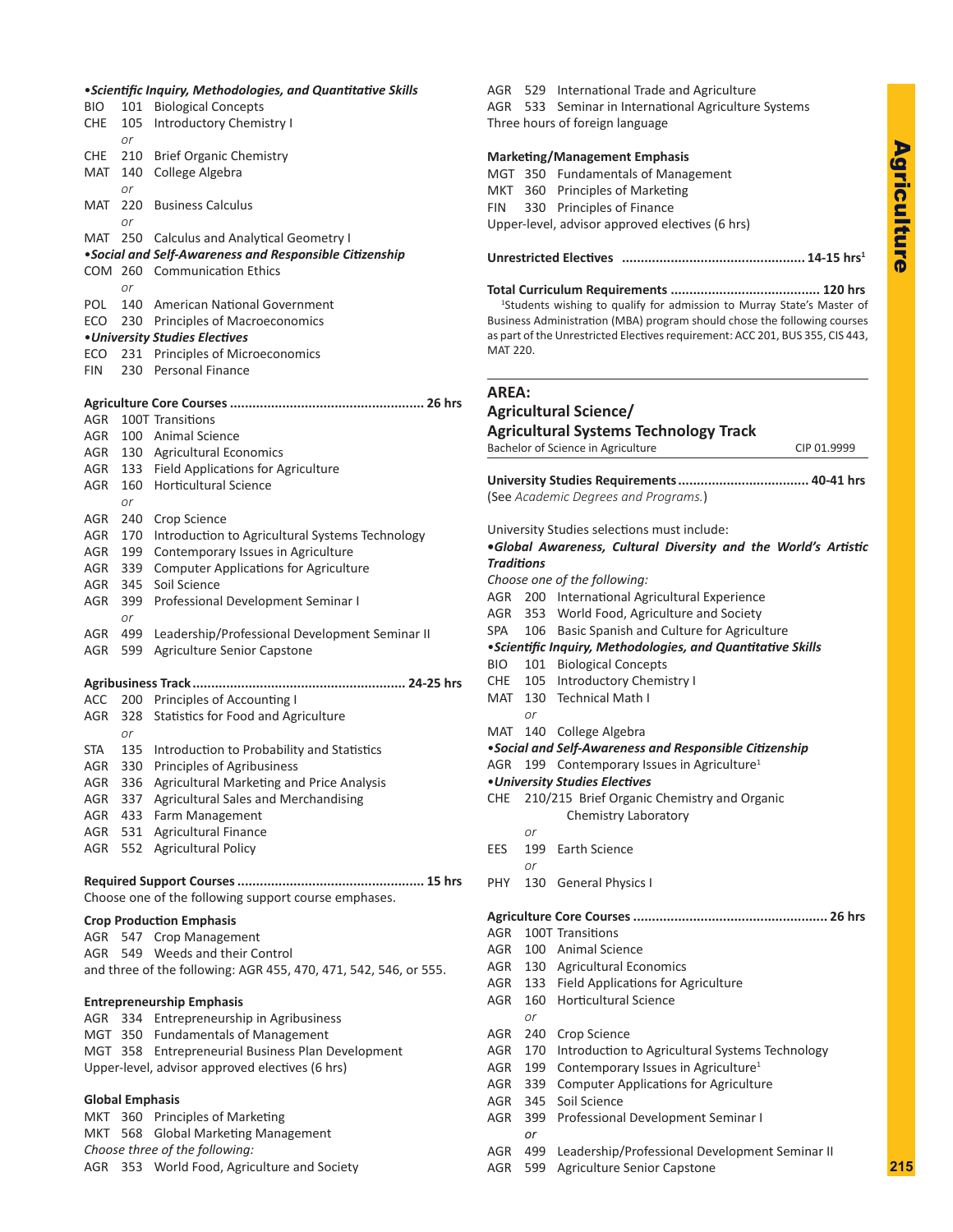| AGR               |     | 371 Agricultural Buildings and Construction                                             |
|-------------------|-----|-----------------------------------------------------------------------------------------|
| AGR               |     | 372 Agricultural Metal Processes                                                        |
| AGR               |     | 377 Agriculture Safety                                                                  |
| AGR               | 477 | <b>Agricultural Power Units</b>                                                         |
|                   | or  |                                                                                         |
| AGR               | 577 | <b>Tractor Power Principles</b>                                                         |
| AGR               |     | elective (3 hrs)                                                                        |
|                   |     | Choose nine hours from the following:                                                   |
| AGR               |     | 379 Field Equipment Technology Management                                               |
| AGR               | 470 | Soil and Water Engineering                                                              |
| AGR               |     | 471 Applications in Precision Agriculture                                               |
| AGR               | 488 | Cooperative Education/Internship                                                        |
| AGR               | 489 | Cooperative Education/Internship                                                        |
| AGR               | 551 | Selected Studies in Agriculture                                                         |
| AGR               | 570 | Ag Systems Technology Lab Management                                                    |
| AGR               | 571 | <b>Advanced Precision Agriculture</b>                                                   |
| AGR               | 572 | <b>Advanced Metal Work</b>                                                              |
| AGR               | 573 | <b>Agriculture Processing Systems</b>                                                   |
| AGR               | 574 | Agricultural Irrigation and Water                                                       |
| AGR               | 575 | <b>Combine and Grain Handling Systems</b>                                               |
| AGR               | 576 | <b>Agriculture Electrification Systems</b>                                              |
| AGR               | 578 | Research and Development of Agriculture                                                 |
|                   |     | <b>Tractors and Equipment</b>                                                           |
|                   |     |                                                                                         |
|                   |     |                                                                                         |
| AGR               | 471 | Applications in Precision Agriculture                                                   |
| AGR               | 488 | Cooperative Education/Internship                                                        |
|                   |     | or select from the following:                                                           |
| AGR               |     | 489 Cooperative Education/Internship                                                    |
| AGR               |     | 571 Advanced Precision Agriculture                                                      |
| TSM               |     | 110 Electrical Systems I                                                                |
| ITD -             | 102 | <b>CAD Applications</b>                                                                 |
| ITD               | 104 | Computer-Aided Design                                                                   |
| ITD.              | 107 | Introduction to Technical Drawing and                                                   |
|                   |     | <b>Computer Aided Drafting</b>                                                          |
| <b>ITD</b>        | 330 | <b>Machine Tool Processes</b>                                                           |
|                   |     |                                                                                         |
|                   |     |                                                                                         |
|                   |     |                                                                                         |
|                   |     | <sup>1</sup> AGR 199 fulfills the agriculture core and the university studies elective. |
|                   |     |                                                                                         |
| <b>AREA:</b>      |     |                                                                                         |
|                   |     | <b>Agricultural Science/Agronomy Track</b>                                              |
|                   |     | Bachelor of Science in Agriculture<br>CIP 01.9999                                       |
|                   |     |                                                                                         |
|                   |     |                                                                                         |
|                   |     | (See Academic Degrees and Programs.)                                                    |
|                   |     |                                                                                         |
|                   |     | University Studies selections must include:                                             |
|                   |     | .Global Awareness, Cultural Diversity and the World's Artistic                          |
| <b>Traditions</b> |     |                                                                                         |
|                   |     | Choose one of the following:                                                            |
| AGR               |     | 200 International Agricultural Experience                                               |
| AGR               |     | 353 World Food, Agriculture and Society                                                 |
| SPA               |     | 106 Basic Spanish and Culture for Agriculture                                           |
|                   |     | • Scientific Inquiry, Methodologies, and Quantitative Skills                            |
| BIO               |     | 222 Botany: Plant Form and Function                                                     |
| <b>CHE</b>        | 105 | <b>Introductory Chemistry I</b>                                                         |
|                   |     | MAT 140 College Algebra                                                                 |

- •*Social and Self-Awareness and Responsible Citizenship*
- BIO 103 Saving Planet Earth *or*

| POL        | 140 | <b>American National Government</b>                  |
|------------|-----|------------------------------------------------------|
| AGR        | 199 | Contemporary Issues in Agriculture <sup>1</sup>      |
|            |     | • University Studies Electives                       |
| CHE        | 210 | <b>Brief Organic Chemistry</b>                       |
| <b>CHE</b> | 215 | Organic Chemistry Laboratory                         |
| EES        | 199 | <b>Earth Science</b>                                 |
|            |     |                                                      |
| AGR        |     | 100T Transitions                                     |
| AGR        |     | 100 Animal Science                                   |
| AGR        |     | 130 Agricultural Economics                           |
| AGR        |     | 133 Field Applications for Agriculture               |
| AGR        | 160 | <b>Horticultural Science</b>                         |
|            | or  |                                                      |
| AGR        | 240 | Crop Science                                         |
| <b>AGR</b> | 170 | Introduction to Agricultural Systems Technology      |
| AGR        | 199 | Contemporary Issues in Agriculture <sup>1</sup>      |
| AGR        | 339 | <b>Computer Applications for Agriculture</b>         |
| AGR        | 345 | Soil Science                                         |
| AGR        | 399 | Professional Development Seminar I                   |
|            | or  |                                                      |
| AGR        | 499 | Leadership/Professional Development Seminar II       |
| AGR        | 599 | <b>Agriculture Senior Capstone</b>                   |
|            |     |                                                      |
| <b>AGR</b> | 346 | Soil Science Laboratory                              |
| AGR        | 378 | Agricultural Environmental Management Systems        |
| AGR        | 455 | Soil Management                                      |
| AGR        | 470 | Soil and Water Engineering                           |
| AGR        | 471 | Applications in Precision Agriculture                |
| AGR        | 542 | Plant Breeding I                                     |
| AGR        | 546 | <b>Integrated Pest Management</b>                    |
| AGR        | 547 | <b>Crop Management</b>                               |
| AGR        | 549 | Weeds and Their Control                              |
|            |     | Choose one of the following support course emphases. |

#### **Practicum Emphasis**

|  | AGR 498 Agronomy Practicum             |
|--|----------------------------------------|
|  | and one of the following:              |
|  | AGR 330 Principles of Agribusiness     |
|  | AGR 433 Farm Management                |
|  | AGR 571 Advanced Precision Agriculture |
|  |                                        |

#### **Research Emphasis**

- AGR 328 Statistics for Food and Agriculture
- AGR 571 Advanced Precision Agriculture
- BIO 300 Introductory Microbiology

Agronomy advisor approved research electives (5 hrs)

#### **Sales/Production Emphasis**

- AGR 330 Principles of Agribusiness AGR 433 Farm Management AGR 333 Agribusiness Records and Analysis AGR 336 Agricultural Marketing and Price Analysis *or* AGR 337 Agricultural Sales and Merchandising Agronomy advisor approved electives (3 hrs) **Unrestricted Electives......................................................... 12 hrs Total Curriculum Requirements ........................................ 120 hrs**
	- <sup>1</sup>AGR 199 fulfills the agriculture core and the university studies elective.

**216**

Agriculture

Agriculture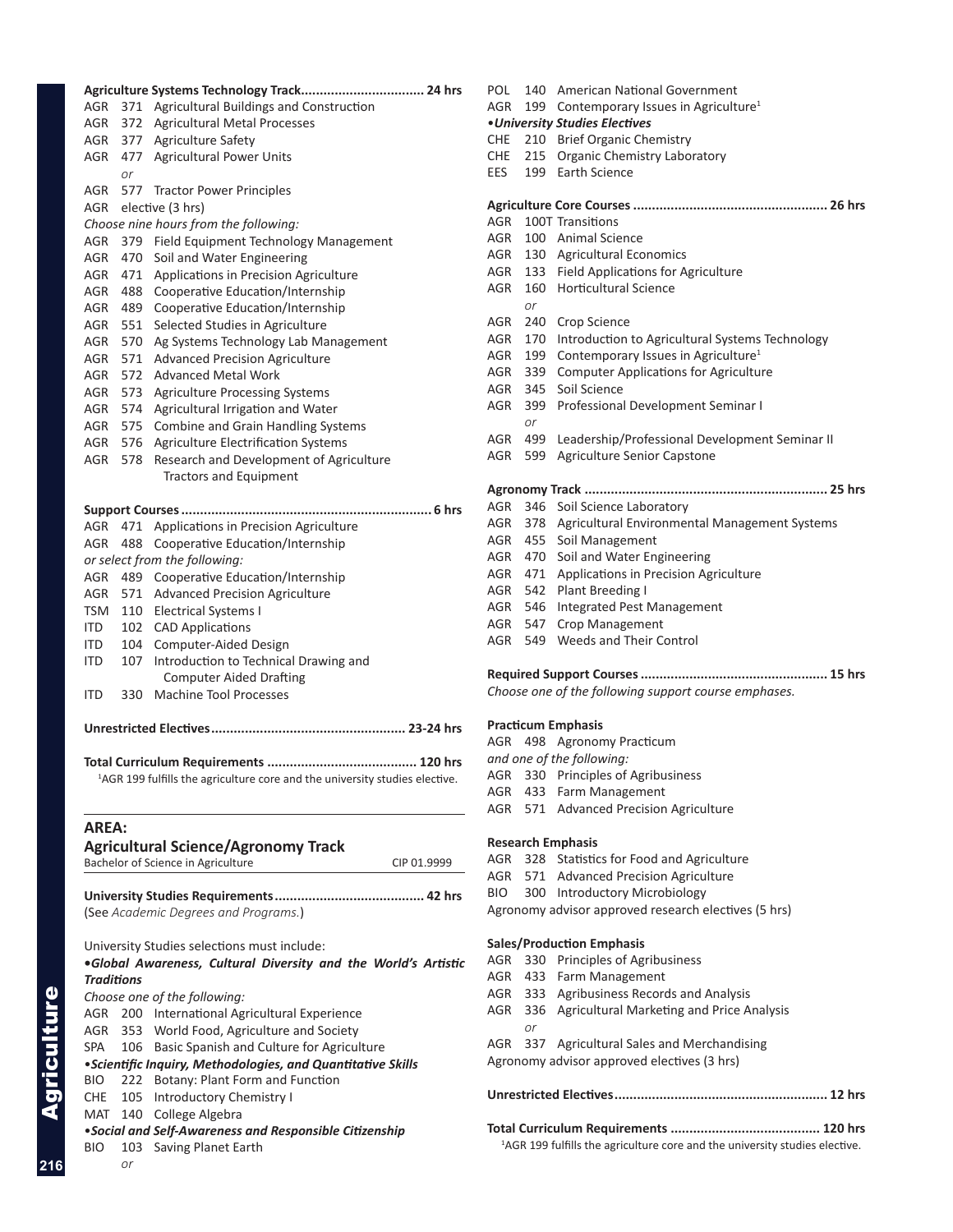<span id="page-6-0"></span>

| AREA:<br><b>Agricultural Science/Horticulture Track</b><br>Bachelor of Science in Agriculture<br>CIP 01.9999 |                  |                                                                                                               |  |  |
|--------------------------------------------------------------------------------------------------------------|------------------|---------------------------------------------------------------------------------------------------------------|--|--|
| (See Academic Degrees and Programs.)                                                                         |                  |                                                                                                               |  |  |
| <b>Traditions</b>                                                                                            |                  | University Studies selections must include:<br>.Global Awareness, Cultural Diversity and the World's Artistic |  |  |
|                                                                                                              |                  | Choose one of the following:                                                                                  |  |  |
|                                                                                                              |                  | AGR 200 International Agricultural Experience                                                                 |  |  |
|                                                                                                              |                  | AGR 353 World Food, Agriculture and Society                                                                   |  |  |
| SPA                                                                                                          |                  | 106 Basic Spanish and Culture for Agriculture                                                                 |  |  |
|                                                                                                              |                  | • Scientific Inquiry, Methodologies, and Quantitative Skills                                                  |  |  |
| BIO-                                                                                                         | 222              | Botany: Plant Form and Function                                                                               |  |  |
| CHE                                                                                                          | 101              | Consumer Chemistry                                                                                            |  |  |
|                                                                                                              | or               |                                                                                                               |  |  |
|                                                                                                              |                  | CHE 105 Introductory Chemistry I                                                                              |  |  |
|                                                                                                              |                  | MAT 140 College Algebra                                                                                       |  |  |
|                                                                                                              |                  | . Social and Self-Awareness and Responsible Citizenship                                                       |  |  |
| AGR                                                                                                          | 199              | Contemporary Issues in Agriculture <sup>1</sup>                                                               |  |  |
|                                                                                                              |                  | • University Studies Electives                                                                                |  |  |
| CHE                                                                                                          | 210              | <b>Brief Organic Chemistry</b>                                                                                |  |  |
| CHE                                                                                                          | and<br>215       | Organic Chemistry Laboratory                                                                                  |  |  |
| EES                                                                                                          | or<br>199        | Earth Science                                                                                                 |  |  |
|                                                                                                              |                  |                                                                                                               |  |  |
|                                                                                                              |                  |                                                                                                               |  |  |
| AGR                                                                                                          |                  | 100T Transitions                                                                                              |  |  |
| AGR                                                                                                          |                  | 100 Animal Science                                                                                            |  |  |
|                                                                                                              |                  | AGR 130 Agricultural Economics                                                                                |  |  |
| AGR                                                                                                          |                  | 133 Field Applications for Agriculture                                                                        |  |  |
| AGR                                                                                                          | or               | 160 Horticultural Science                                                                                     |  |  |
| AGR                                                                                                          | 240              | Crop Science                                                                                                  |  |  |
| AGR                                                                                                          | 170              | Introduction to Agricultural Systems Technology                                                               |  |  |
| AGR                                                                                                          | 199              | Contemporary Issues in Agriculture <sup>1</sup>                                                               |  |  |
| AGR                                                                                                          | 339              | <b>Computer Applications for Agriculture</b>                                                                  |  |  |
| AGR<br>AGR                                                                                                   | 345<br>399<br>or | Soil Science<br>Professional Development Seminar I                                                            |  |  |
| AGR                                                                                                          | 499              | Leadership/Professional Development Seminar II                                                                |  |  |
| AGR                                                                                                          | 599              | Agriculture Senior Capstone                                                                                   |  |  |
|                                                                                                              |                  |                                                                                                               |  |  |
| AGR                                                                                                          | 263              | <b>Woody Plant Materials I</b>                                                                                |  |  |
| AGR                                                                                                          |                  | 346 Soil Science Laboratory                                                                                   |  |  |
| AGR                                                                                                          | 360              | Greenhouse Production and Management                                                                          |  |  |
| AGR                                                                                                          | 361              | Horticulture and Greenhouse Management Practicum                                                              |  |  |
|                                                                                                              | or               |                                                                                                               |  |  |
| AGR                                                                                                          | 460              | Professional Experience in Horticulture                                                                       |  |  |
| AGR                                                                                                          |                  | 363 Woody Plant Materials II                                                                                  |  |  |
| AGR                                                                                                          | 365              | <b>Herbaceous Plant Materials</b>                                                                             |  |  |
| AGR                                                                                                          | 367<br>or        | Residential Landscape Design                                                                                  |  |  |
| AGR                                                                                                          | 462<br>or        | Fine Turf Management                                                                                          |  |  |
| AGR                                                                                                          |                  | 563 Arboriculture                                                                                             |  |  |
| AGR                                                                                                          |                  | 461 Plant Propagation                                                                                         |  |  |
| AGR electives (6 hrs)                                                                                        |                  |                                                                                                               |  |  |
|                                                                                                              |                  |                                                                                                               |  |  |

**Total Curriculum Requirements ........................................ 120 hrs** <sup>1</sup>AGR 199 fulfills the agriculture core and the university studies elective.

#### **MAJOR:**

**Agricultural Science** Bachelor of Science/Bachelor of Arts CIP 01.9999

**University Studies Requirements........................................ 40 hrs** (See *Academic Degrees and Programs.*)

University Studies selections must include: •*Global Awareness, Cultural Diversity and the World's Artistic Traditions Choose one of the following:* AGR 200 International Agricultural Experience AGR 353 World Food, Agriculture and Society SPA 106 Basic Spanish and Culture for Agriculture •*Scientific Inquiry, Methodologies, and Quantitative Skills* BIO 101 Biological Concepts CHE 105 Introductory Chemistry I MAT 140 College Algebra •*Social and Self-Awareness and Responsible Citizenship* AGR 199 Contemporary Issues in Agriculture<sup>1</sup> BIO 103 Saving Planet Earth *or* POL 140 American National Government •*University Studies Electives* CHE 210 Brief Organic Chemistry *and* CHE 215 Organic Chemistry Laboratory *or* EES 199 Earth Science **Agriculture Core Courses.................................................... 38 hrs** AGR 100T Transitions AGR 100 Animal Science AGR 130 Agricultural Economics AGR 133 Field Applications for Agriculture AGR 160 Horticultural Science *or* AGR 240 Crop Science AGR 170 Introduction to Agricultural Systems Technology AGR 199 Contemporary Issues in Agriculture<sup>1</sup> AGR 339 Computer Applications for Agriculture AGR 345 Soil Science AGR 399 Professional Development Seminar I *or* AGR 499 Leadership/Professional Development Seminar II AGR 599 Agriculture Senior Capstone AGR electives (12 hrs) **Required Minor.................................................................. 21 hrs Unrestricted Electives......................................................... 21 hrs Total Curriculum Requirements ........................................ 120 hrs** <sup>1</sup>AGR 199 fulfills the agriculture core and the university studies elective. **Agriculture Minor............................................................... 21 hrs** Program must be approved by an advisor with at least six hours of 300-level or above completed at Murray State.

**Golf Course Management Minor ........................................ 21 hrs** ACC 200; AGR 160, 345, 460; MGT 350; and three hours of electives selected from either AGR 462 or MGT 370. Six hours must be upper-level courses.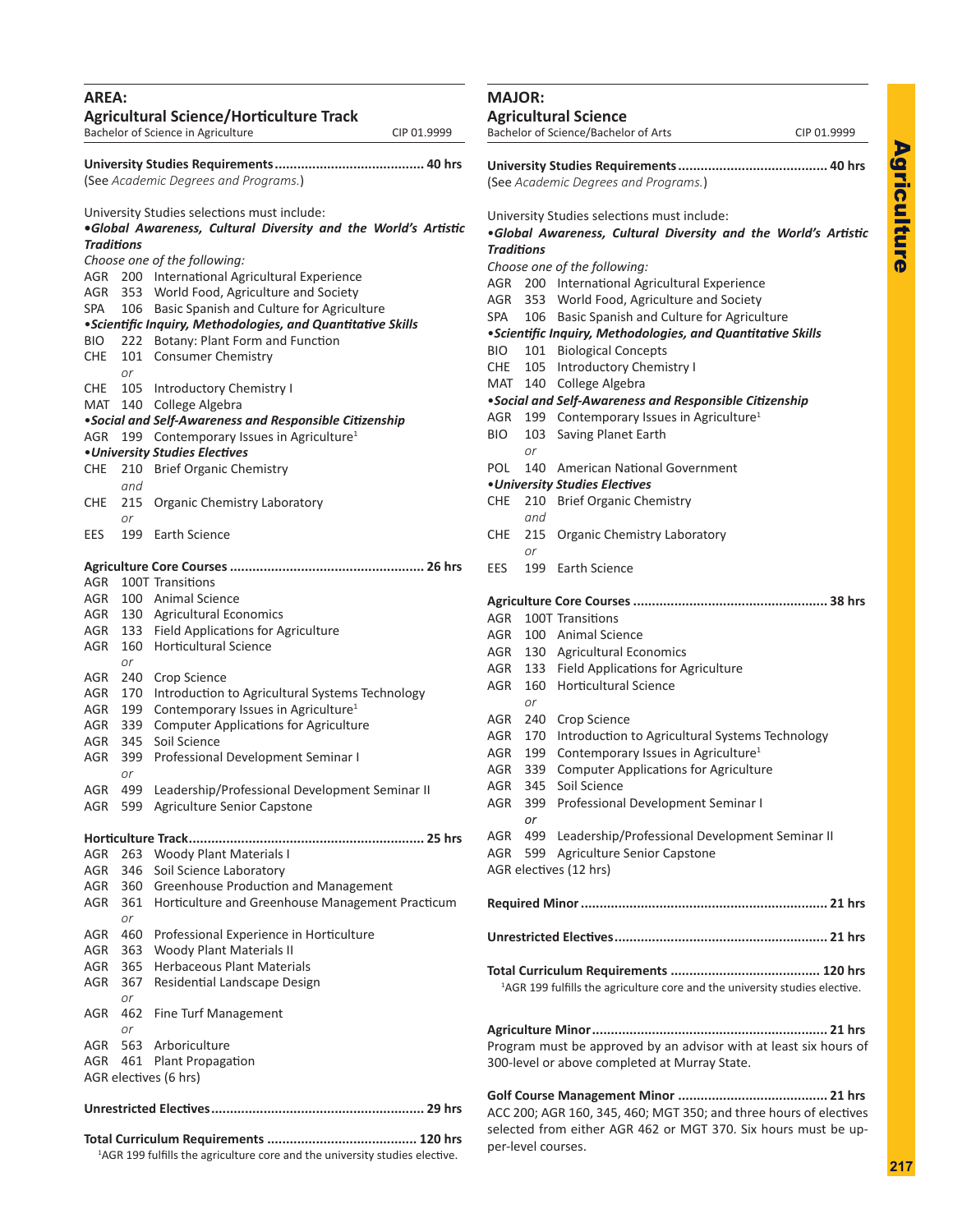#### **Graduate Program**

<span id="page-7-0"></span>Graduate Coordinator - Alyx Shultz 216S Oakley Applied Science Building 270-809-6925

*Note: This master's degree may be earned via an online format. Contact the graduate coordinator for more information.*

The Master of Science in Agriculture provides concentrations in agribusiness economics, agricultural education, sustainable agriculture, and veterinary hospital management. Please contact the graduate coordinator for details.

#### **Requirements for Admission**

Applicants must meet all Murray State University requirements (see *Graduate Admissions*). The status (conditional/unconditional) of an applicant must be determined before the student enrolls in the first class. Additional requirements for unconditional and conditional admission are as follows.

#### **Unconditional**

For unconditional admission, students must meet both of the following requirements:

•An overall grade point average (GPA) of 3.0 in the last 60 hours of undergraduate work; and

•The equivalent of an undergraduate area or major in agriculture is required.

#### **Conditional**

Students may be conditionally admitted according to the following requirements:

•An undergraduate GPA of at least 2.75 or a GPA of 3.0 in the last 60 hours of undergraduate work; and

•In some cases, students without the undergraduate area or major may be admitted on the condition of significant agricultural work experience and/or complete prerequisites consisting of at least the undergraduate agriculture core courses in a respective field. The plan of study must be approved by the advisor and graduate coordinator and may allow taking of a combination of undergraduate/graduate courses concurrently.

Upon completion of nine hours of graduate work a student admitted conditionally must have a 3.0 GPA or the student will be dropped from the program. A graduate student dropped for academic reasons may reapply after withdrawal from the graduate program for one semester. Readmission decisions will be made according to the recommendation of an appointed graduate admissions committee.

**Note:** See page 58 for graduate courses notated with L, R, or PT.

| <b>Master of Science</b> |             |
|--------------------------|-------------|
| <b>Agriculture</b>       | CIP 01.9999 |

#### **THESIS REQUIREMENTS**

**Total Course Requirements............................................. 31 hours**

|  | AGR 686 Training and Presentation Development Strategies |
|--|----------------------------------------------------------|
|  | for Agricultural Audiences                               |
|  | AGR 713 Graduate Computer Applications <sup>R</sup>      |
|  | AGR 720 Experimental Design and Statistical Analysis     |
|  | AGR 722 Graduate Capstone Seminar <sup>1, PT</sup>       |
|  | AGR 735 Research Methodology <sup>L</sup>                |
|  | AGR 798 Thesis <sup>R</sup>                              |
|  | AGR 799 Thesis <sup>R</sup>                              |
|  |                                                          |

**Specialty............................................................................. 12 hrs** *600- or 700-level, chosen in consultation with faculty advisor from courses that effectively achieve the student's educational goals.*

#### **Other Degree Requirements**

Comprehensive written examination over coursework.

<sup>1</sup>Class must be taken during the last semester of enrollment. Each student will be expected to prepare and present one seminar based on their thesis project.

#### **NON-THESIS REQUIREMENTS**

| . |  |  |  |  |  |  |
|---|--|--|--|--|--|--|

- AGR 686 Training and Presentation Development Strategies for Agricultural Audiences
- AGR 700 Research in Agriculture $R,1$
- AGR 713 Graduate Computer Applications
- AGR 720 Experimental Design and Statistical Analysis
- AGR 722 Graduate Capstone Seminar<sup>2, PT</sup>
- AGR 735 Research Methodology

**Specialty............................................................................. 15 hrs** 600- or 700-level, approved by faculty advisor.

The specialty area courses may be chosen, in consultation with an advisor, from courses that most effectively achieve the student's educational goals.

#### **Other Degree Requirements**

Comprehensive written examination, oral examination, and research presentation.

 1 Course must include a creative component or significant research report.

<sup>2</sup> Class must be taken during the last semester of enrollment. Each student will be expected to prepare and present one seminar based on their creative component, research report or work experience.

#### **Master of Science Agriculture/Agribusiness Economics Concentration**

CIP 01.9999

#### **NON-THESIS ONLY**

|  | AGR 686 Training and Presentation Development Strategies |
|--|----------------------------------------------------------|
|  | for Agricultural Audiences                               |
|  | AGR 700 Research in Agriculture $R,1$ (6 hrs)            |
|  | AGR 713 Graduate Computer Applications                   |
|  | AGR 720 Experimental Design and Statistical Analysis     |
|  | AGR 722 Graduate Capstone Seminar PT                     |
|  | AGR 735 Research Methodology L, 2                        |

#### **Agribusiness Economics Concentration**

*Select 12 hours from the following:*

- AGR 628 Agriculture, Food and Rural Law
- AGR 631 Agricultural Finance
- AGR 652 Agricultural Policy
- AGR 739 Agribusiness Management
- AGR 744 Graduate Cooperative Education<sup>3</sup>

Advisors may approve substitutions to non-core courses in special situations or to better align coursework with the student's professional goals. Students should consult with their advisor to identify appropriate online courses among the following prefixes: ACC, AGR, COM, ECO, FIN, MGT, or MKT. Note: No more than two classes from ACC, ECO, FIN, MGT or MKT may be taken.

<sup>1</sup>Must include a significant creative or scholarly component that will be presented as part of a student's final oral presentation.

2 Can be substituted with AED 735.

<sup>3</sup> Experience must be related to agribusiness and approved by advisor prior to enrollment.

**218**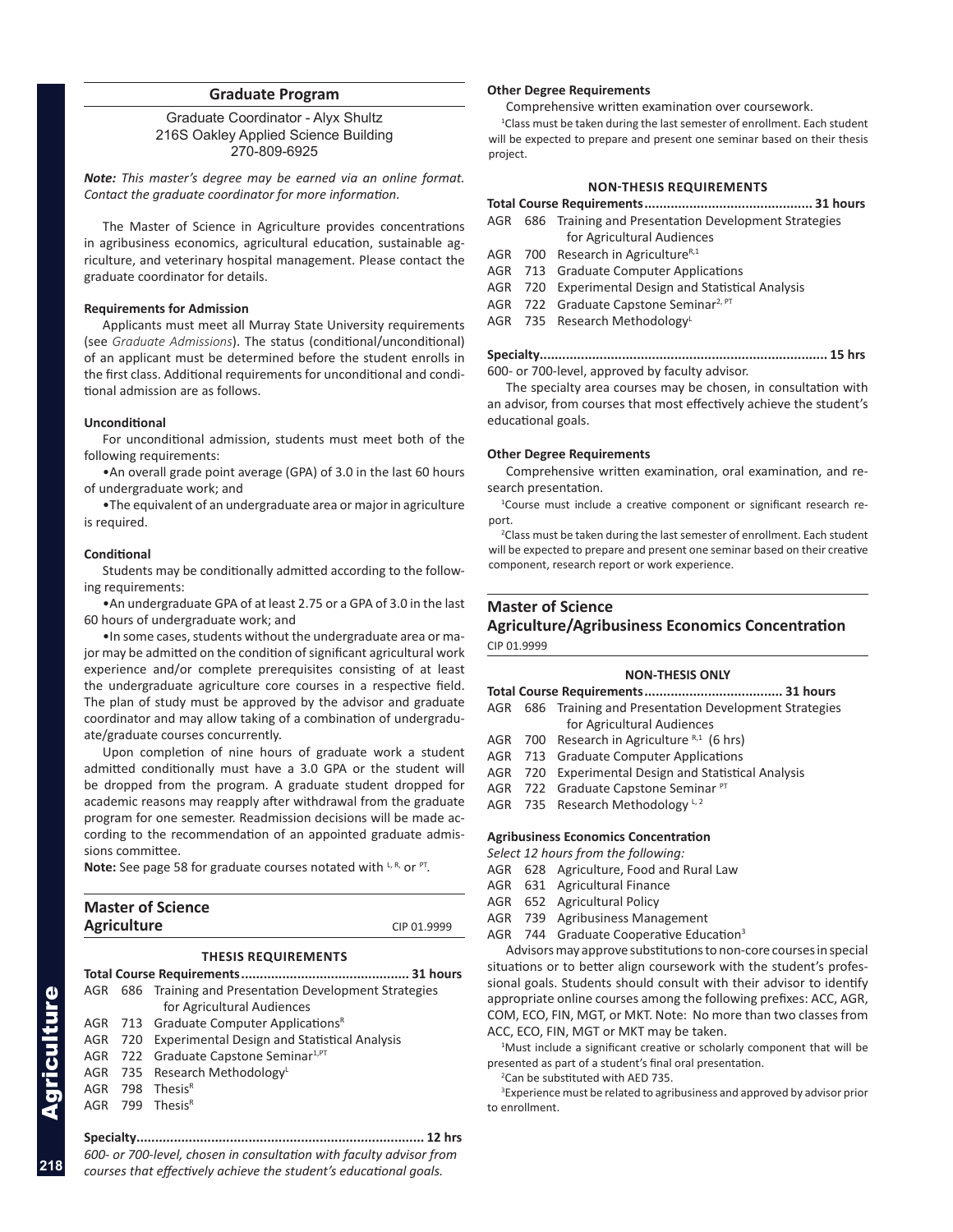# Agriculture Agriculture

#### <span id="page-8-0"></span>**Master of Science**

**Agriculture/Agricultural Education Concentration** CIP 01.9999

#### **Total Course Requirements..................................... 31 hours**

- AGR 686 Training and Presentation Development Strategies for Agricultural Audiences
- AGR 700 Research in Agriculture  $R$  (6 hrs)
- AGR 713 Graduate Computer Applications
- AGR 720 Experimental Design and Statistical Analysis
- AGR 722 Graduate Capstone Seminar<sup>1, PT</sup>
- AGR 735 Research Methodology  $L$ , 2

#### **Agricultural Education Concentration**

#### *Select 12 hours from the following:*

- AED 682 Instructional Design for Agricultural Education
- AED 683 Instructional Material in Agricultural Education
- AED 684 Beginning Teacher Workshop<sup>3</sup>
- AED 685 Teaching Adults in Agriculture
- AED 735 Qualitative Research Methods

Advisors may approve substitutions to non-core courses in special situations or to better align coursework with the student's professional goals. Students should consult with their advisor to identify appropriate online courses among the following prefixes: AGR, COM, CTE, EDU, or NLS.

<sup>1</sup>Must be taken during semester of graduation.

2 Can be substituted with AED 735.

3 Intended for current secondary agriculture teachers. Kentucky teachers should enroll in the fall following completion of the first year of teaching.

#### **Master of Science Agriculture/Sustainable Agriculture Concentration** CIP 01.9999

#### **Total Course Requirements..................................... 31 hours**

- AGR 686 Training and Presentation Development Strategies for Agricultural Audiences
- AGR 700 Research in Agriculture  $R(6 \text{ hrs})$
- AGR 713 Graduate Computer Applications
- AGR 720 Experimental Design and Statistical Analysis
- AGR 722 Graduate Capstone Seminar<sup>1, PT</sup>
- AGR 735 Research Methodology<sup>L</sup>

#### **Sustainable Agriculture Concentration**

- *Select 12 hours from the following:*
- AGR 655 Advanced Soil Fertility
- AGR 661 Sustainable Agriculture
- AGR 662 Principles of Agroecology
- AGR 671 Advanced Precision Agriculture
- AGR 744 Graduate Cooperative Education<sup>2</sup>

Advisors may approve substitutions to non-core courses in special situations or to better align coursework with the student's professional goals. Students should consult with their advisor to identify appropriate online courses among the following prefixes: AED, AGR, EES, WSC.

<sup>1</sup>Must be taken during semester of graduation.

<sup>2</sup> Experience must be related to sustainable agriculture and approved by advisor prior to enrollment.

#### **Master of Science**

#### **Agriculture/Veterinary Hospital Management Concentration** CIP 01.9999

#### **THESIS OR NON-THESIS**

- **Total Course Requirements......................................... 31 hours**
- AGR 700 Research in Agriculture  $R$  (6 hrs) *or*
- AGR 798/799 Thesis<sup>2</sup> (6 hrs)
- AGR 720 Experimental Design and Statistical Analysis
- AGR 722 Graduate Capstone Seminar<sup>3, PT</sup>
- AGR 735 Research Methodology<sup>L</sup>

#### **Veterinary Hospital Management Concentration**

- AGR 680 Veterinary Products
- AGR 682 Veterinary Practice and Operations
- AGR 683 Veterinary Law and Ethics
- AGR 713 Graduate Computer Applications
- MGT 654 Seminar in Human Resource Management

600-700 level elective in AGR, BUS, MGT, MKT, or Human Resources

Students completing this degree will also receive the Veterinary Hospital Management Certificate.

1 Must be taken with advisor/committee chair.

<sup>2</sup>Students who plan to pursue a terminal degree are encouraged to enroll in AGR 798/799 in lieu of AGR 700.

<sup>3</sup>Must be taken during semester of graduation.

#### Department of Animal and Equine Science

212 Oakley Applied Science South 270-809-3327

**Head:** Shea Porr. **Faculty:** Conner, Davis, Porr, Robinson, A. Shultz, Van Hooser.

The Department of Animal and Equine Science offers a Bachelor of Science in Agriculture with three emphases: (1) food animal, (2) equine science, and (3) equine business management. The department also offers a minor in equine science. Career preparations include the scientific study of feeding, breeding, management and marketing of animals and their products along with the multitude of related businesses and industries.

Facilities for animal and equine science include an equine center, rodeo facilities, and a beef cattle complex including a registered Angus herd and stocker calf intensive grazing systems.

#### **AREA:**

#### **Animal Technology/Animal/Equine Science Track** Bachelor of Science in Agriculture CIP 51.0808

**University Studies Requirements................................... 40-41 hrs** (See *Academic Degrees and Programs.*)

University Studies selections must include:

•*Scientific Inquiry, Methodologies, and Quantitative Skills*

- BIO 101 Biological Concepts
- *or*
- BIO 221 Zoology: Animal Form and Function
- MAT 140 College Algebra
- *and one of the following:*
- CHE 101 Consumer Chemistry
- CHE 105 Introductory Chemistry I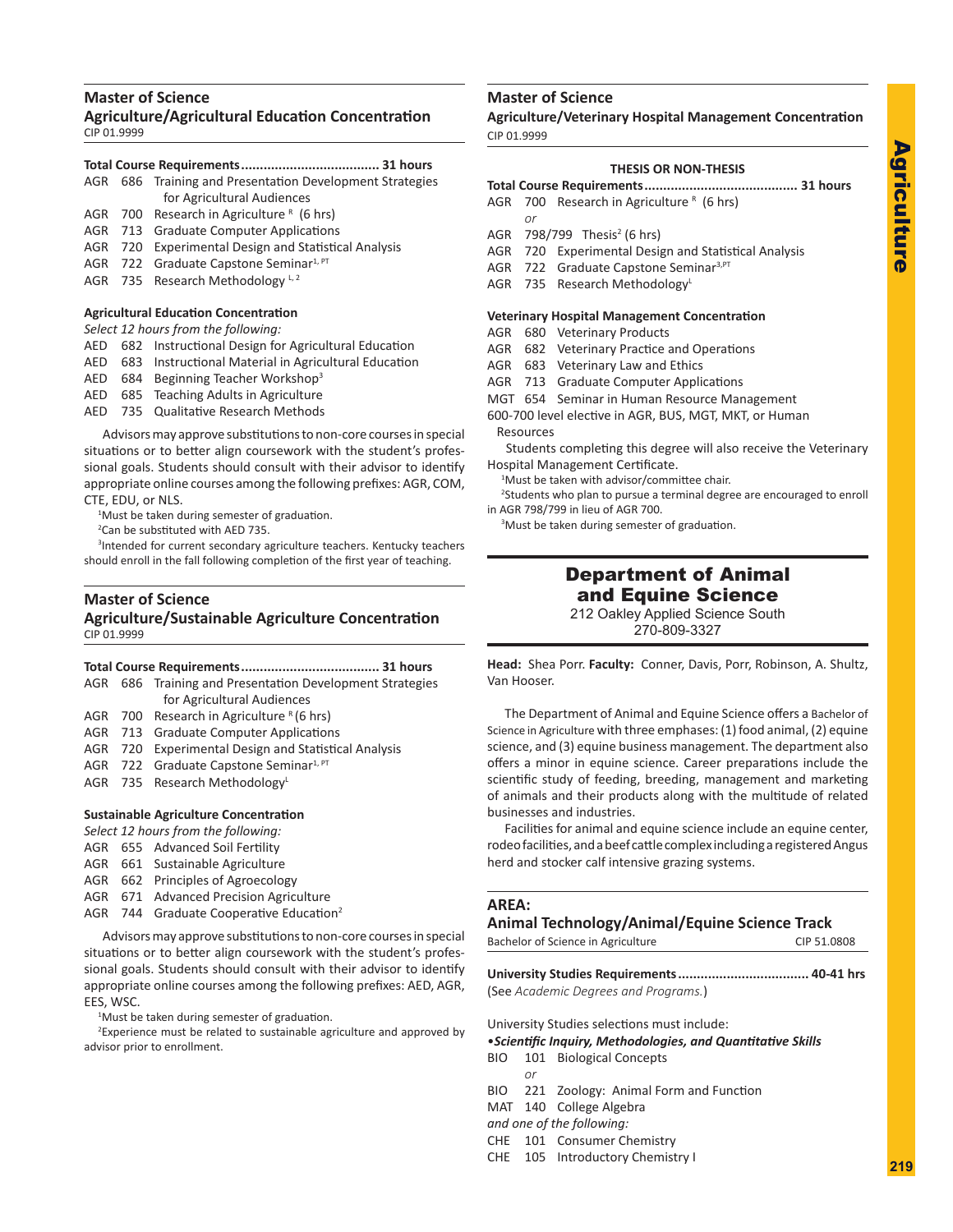<span id="page-9-0"></span>

| CHE | 201 | <b>General College Chemistry</b>                       |
|-----|-----|--------------------------------------------------------|
|     |     | •Social and Self-Awareness and Responsible Citizenship |
| AGR | 199 | Contemporary Issues in Agriculture                     |
|     |     | • University Studies Elective                          |
|     |     | Choose one of the following:                           |
| CHE |     | 210/215 Brief Organic Chemistry and Organic            |
|     |     | Chemistry Laboratory                                   |
| CHE |     | 202 General Chemistry and Qualitative Analysis         |
| EES |     | 101 The Earth and the Environment                      |
| EES |     | 102 Earth Through Time                                 |
| EES |     | 199 Earth Science                                      |
|     |     |                                                        |
|     |     |                                                        |
| AGR |     | 100T Transitions                                       |
|     |     | AGR 100 Animal Science                                 |
|     |     | AGR 300 Principles of Animal Nutrition                 |
| AGR |     | 310 Applications in Animal Technology                  |
|     |     | AGR 339 Computer Applications for Agriculture          |
|     |     | AGR 399 Professional Development Seminar I             |
|     |     | AGR 504 Diseases of Livestock                          |
| AGR |     | 599 Agriculture Senior Capstone                        |
|     |     | and one of the following:                              |
| AGR |     | 170 Introduction to Agricultural Systems Technology    |
| AGR |     | 377 Agriculture Safety                                 |
| AGR |     | 375 Animals Emergency Preparedness                     |
|     |     | and one of the following:                              |
|     |     | AGR 403 Equine Reproduction                            |
|     |     | AGR 423 Artificial Insemination Techniques for Cattle  |
| AGR |     | 506 Reproductive Physiology                            |
|     |     |                                                        |
|     |     |                                                        |
|     |     | Choose one of the following emphases.                  |
|     |     |                                                        |
|     |     | <b>Food Animal Emphasis</b>                            |
| AGR |     | 130 Agricultural Economics                             |
|     |     | AGR 133 Field Applications for Agriculture             |
| AGR |     | 240 Crop Science                                       |
|     |     | AGR 345 Soil Science                                   |
|     |     | and two of the following:                              |
|     |     | AGR 311 Beef Science                                   |
|     |     | AGR 321 Poultry Science                                |
|     |     | AGR 324 Veterinary Diagnostic Imaging                  |
| AGR |     | 326 Swine Science                                      |
|     |     | and one of the following:                              |
| AGR |     | 301 Livestock Judging and Evaluation                   |
| AGR |     | 313 Livestock Production Management Systems            |
| AGR |     | 320 Livestock Behavioral Analysis                      |
| AGR |     | 402 Advanced Livestock Judging                         |
|     |     | and one of the following:                              |
| AGR |     | 502 Advanced Nutrition                                 |
| AGR | 503 | <b>Genetics and Animal Breeding</b>                    |
| AGR | 512 | Beef Cattle Management Systems                         |
|     |     |                                                        |
|     |     | <b>Equine Business Management Emphasis</b>             |
| AGR | 101 | <b>Basic Stock Seat Horsemanship</b>                   |
|     | or  |                                                        |
| AGR | 111 | <b>Basic Forward Seat Equitation</b>                   |
| AGR | 130 | <b>Agricultural Economics</b>                          |
| AGR | 133 | Field Applications for Agriculture                     |
| AGR | 201 | Intermediate Horsemanship                              |
| AGR | 302 | Horse Science                                          |
| AGR | 309 | <b>Equine Facility Management</b>                      |
|     | or  |                                                        |
| AGR | 317 | Equine Health Care and Management                      |
| AGR | 318 | <b>Equine Forage Management</b>                        |
|     | or  |                                                        |
|     |     |                                                        |

#### *and one of the following:* AGR 304 Advanced Stock Seat AGR 306 Advanced Forward Seat AGR 405 Equine Behavior Modification AGR 514 Teaching Students Horsemanship **Equine Science Emphasis** AGR 101 Basic Stock Seat Horsemanship *or* AGR 111 Basic Forward Seat Equitation AGR 130 Agricultural Economics AGR 302 Horse Science AGR 303 Advanced Horse Science AGR 309 Equine Facility Management *or* AGR 317 Equine Health Care and Management AGR 315 Equine Exercise Physiology AGR 318 Equine Forage Management *or* AGR 319 Equine Nutrition and Feeding AGR 407 Equine Selection and Evaluation

### **Required Support Courses ................................................. 12 hrs**

*Choose the following support courses for the equine business management or equine science emphases only:*

#### **Equine Management**

- AGR 330 Principles of Agribusiness
- AGR 333 Agribusiness Records and Analysis
- AGR 433 Farm Management
- MGT 350 Fundamentals of Management

#### **Equine Science**

- AGR 133 Field Applications for Agriculture
- AGR 240 Crop Science
- AGR 345 Soil Science
- AGR 328 Statistics for Food and Agriculture

| <b>Unrestricted Electives</b> |  |  |
|-------------------------------|--|--|
|                               |  |  |

**Total Curriculum Requirements ........................................ 120 hrs**

**Equine Science Minor......................................................... 21 hrs** Program must include 15 hours of required courses: AGR 101 or 111; and AGR 201, 302, 303, and 317. Six additional hours of upper-level equine courses must be completed.

#### Department of Veterinary Technology and Pre-Veterinary Medicine

A. Carman Animal Health Technology Center 270-809-7001

**Head:** Terry Canerdy. **Faculty:** Canerdy, DeWees, Hoffman, Jones, Papajeski, Provine, Vaughn-Doom.

The Veterinary Technology Program at Murray State University is one of only 25 schools in the nation that offers a fully accredited bachelor of science degree in the area of veterinary technology. Students are also given the track to complete the prerequisite courses required by any of the thirty veterinary schools in the U.S. The program involves hands-on experience with many animal species including small, large, and exotic animals. The program has been continually accredited by the American Veterinary Medical Association (AVMA) since 1986. Facilities for the Veterinary Technology/Pre-Veterinary Medicine program include classrooms and laboratories at the A.

**220**

Agriculture

Agriculture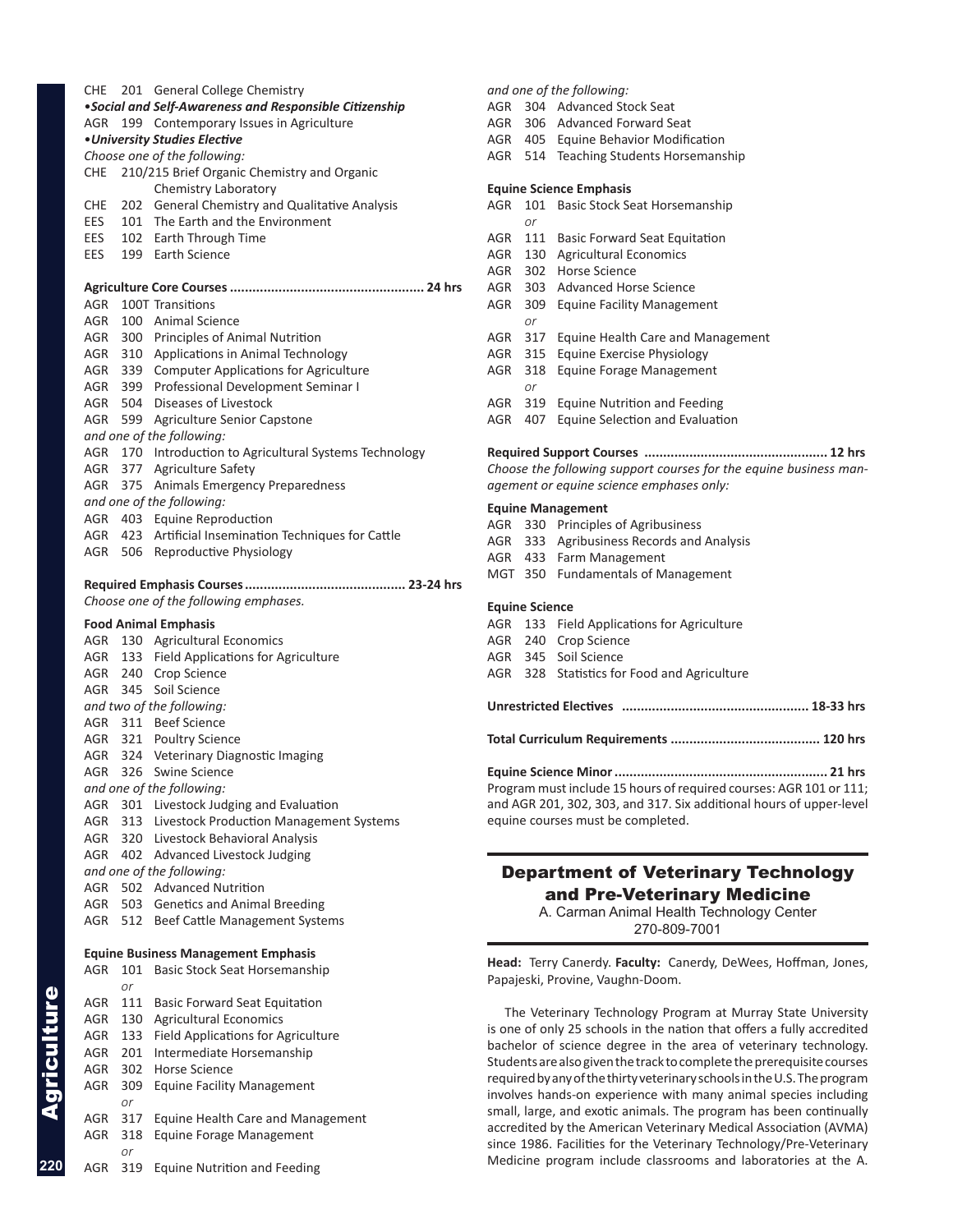Carman Veterinary Technology Center and the university farms. This program is not only academically challenging, but provides students the opportunity to gain valuable hands-on experience.

A portion of the veterinary technology curriculum will involve students taking courses, which have been labeled the BVC (Breathitt Veterinary Center) courses that include AGR 340, AGR 400, AGR 410, AGR 420, and AGR 430. Because the Veterinary Technology/Pre-Veterinary Medicine program is an accredited program, available space is limited to ensure the quality of instruction. Registration in BVC courses is based on available openings. The veterinary technology program will make every effort to ensure that students who need BVC courses will be placed, but no guarantee is made that the student will be enrolled during the preferred semester. Applications are due February  $1^{st}$  for the fall term and September  $1^{st}$  for the spring term. Once completed applications are reviewed, students will be notified of their placement into BVC courses by March 1<sup>st</sup> for the fall semester and October 1<sup>st</sup> for the spring semester.

The following prerequisites are required for the BVC classes: AGR 310, AGR 322, AGR 332, 329 and eight hours of chemistry. The student must have a grade of *C* or higher in these courses before being considered. After the prerequisites have been evaluated, the following criteria will be reviewed in order to determine the student's placement into the BVC courses:

- Completed applications were submitted by the appropriate deadline.
- BVC courses are the ONLY classes remaining.
- BVC courses plus one other course are the only classes remaining.
- Unavoidable course conflicts will be evaluated on a case by case basis.
- Once the placed students are enrolled any space available will be given to students on a first come basis.

*The following courses are required by the American Veterinary Medical Association for Veterinary Technician certification:**AGR 310, 322, 324, 329, 331, 332, 340, 400, 410, 420, 430, 504, 506, 510, 511, 540, 550, 590, and 599.*

#### **AREA:**

#### **Animal Technology/Veterinary Technology Track**

| $A$ $B$ $C$ $C$ $D$ $D$ $D$ $S$ $J$ $V$ $C$ $C$ $D$ $D$ $J$ $V$ $C$ $D$ $D$ $D$ $S$ $J$ $D$ $C$ $N$ |             |
|-----------------------------------------------------------------------------------------------------|-------------|
| Bachelor of Science in Agriculture                                                                  | CIP 51.0808 |
|                                                                                                     |             |

ACCREDITED BY: American Veterinary Medical Association

**University Studies Requirements........................................ 41 hrs** (See *Academic Degrees and Programs.*)

University Studies selections must include:

•*Scientific Inquiry, Methodologies, and Quantitative Skills*

- BIO 101 Biological Concepts
- CHE 105 Introductory Chemistry I
- MAT 140 College Algebra
- •*Social and Self-Awareness and Responsible Citizenship*
- AGR 199 Contemporary Issues in Agriculture

Ethics, Social Responsibility and Civic Engagement sub-category elective

#### •*University Studies Electives*

- CHE 210 Brief Organic Chemistry
- CHE 215 Organic Chemistry Laboratory

#### **Agriculture Core Courses.................................................... 24 hrs**

AGR 100T Transitions

- AGR 100 Animal Science
- AGR 300 Principles of Animal Nutrition
- AGR 310 Applications in Animal Technology
- AGR 339 Computer Applications for Agriculture
- AGR 399 Professional Development Seminar I
- AGR 504 Diseases of Livestock<sup>1</sup>
- AGR 599 Agriculture Senior Capstone
- *and one of the following:*
- AGR 170 Introduction to Agricultural Systems Technology
- AGR 377 Agriculture Safety
- AGR 375 Animals Emergency Preparedness
- *and one of the following:*
- AGR 403 Equine Reproduction
- AGR 423 Artificial Insemination Techniques for Cattle
- AGR 506 Reproductive Physiology

#### **Veterinary Technology Track1 .............................................. 22 hrs**

- AGR 322 Introduction to Veterinary Laboratory I
- AGR 324 Veterinary Diagnostic Imaging
- AGR 329 Introductory Veterinary Laboratory II
- AGR 332 Veterinary Nursing
- AGR 510 Animal Anatomy and Physiology
- AGR 540 Veterinary Surgery and Anesthesia
- AGR 489 Cooperative Education/Internship *or*
- AGR 590 Internship in Animal Technology

**Required Support Courses............................................. 30-31 hrs** *Choose one of the following support courses emphases:*

#### **Veterinary Technology Emphasis**

- AGR 331 Small Animal Diseases
- AGR 340 Veterinary Laboratory Sciences
- AGR 400 Veterinary Microbiology<sup>1</sup>
- AGR 410 Advanced Veterinary Hematology<sup>1</sup>
- AGR 420 Veterinary Clinical Chemistry<sup>1</sup>
- AGR 430 Veterinary Parasitology<sup>1</sup>
- AGR 511 Animal Anatomy and Physiology Laboratory<sup>1</sup>
- AGR 550 Applied Pharmacology<sup>1</sup>
- Approved Electives (6 hrs)

#### **Large Animal Emphasis**

- AGR 313 Livestock Production Management Systems
- AGR 340 Veterinary Laboratory Sciences
- AGR 400 Veterinary Microbiology<sup>1</sup>
- AGR 410 Advanced Veterinary Hematology
- AGR 420 Veterinary Clinical Chemistry
- AGR 430 Veterinary Parasitology
- AGR 511 Animal Anatomy and Physiology Laboratory
- AGR 550 Applied Pharmacology
- AGR Elective Animal Science or Animal Health Technology *and one of the following:*
- AGR 302 Horse Science
- AGR 311 Beef Science
- AGR 326 Swine Science

#### **Zoological Animal Health Technology Emphasis**

- AGR 331 Small Animal Diseases
- AGR 340 Veterinary Laboratory Sciences
- AGR 400 Veterinary Microbiology<sup>1</sup>
- AGR 410 Advanced Veterinary Hematology
- AGR 420 Veterinary Clinical Chemistry
- AGR 430 Veterinary Parasitology
- AGR 511 Animal Anatomy and Physiology Laboratory
- AGR 550 Applied Pharmacology
- Approved elective (3 hrs)
- *and one of the following:*
- BIO 570 Ichthyology BIO 572 Herpetology
- BIO 573 Ornithology
- BIO 574 Mammalogy